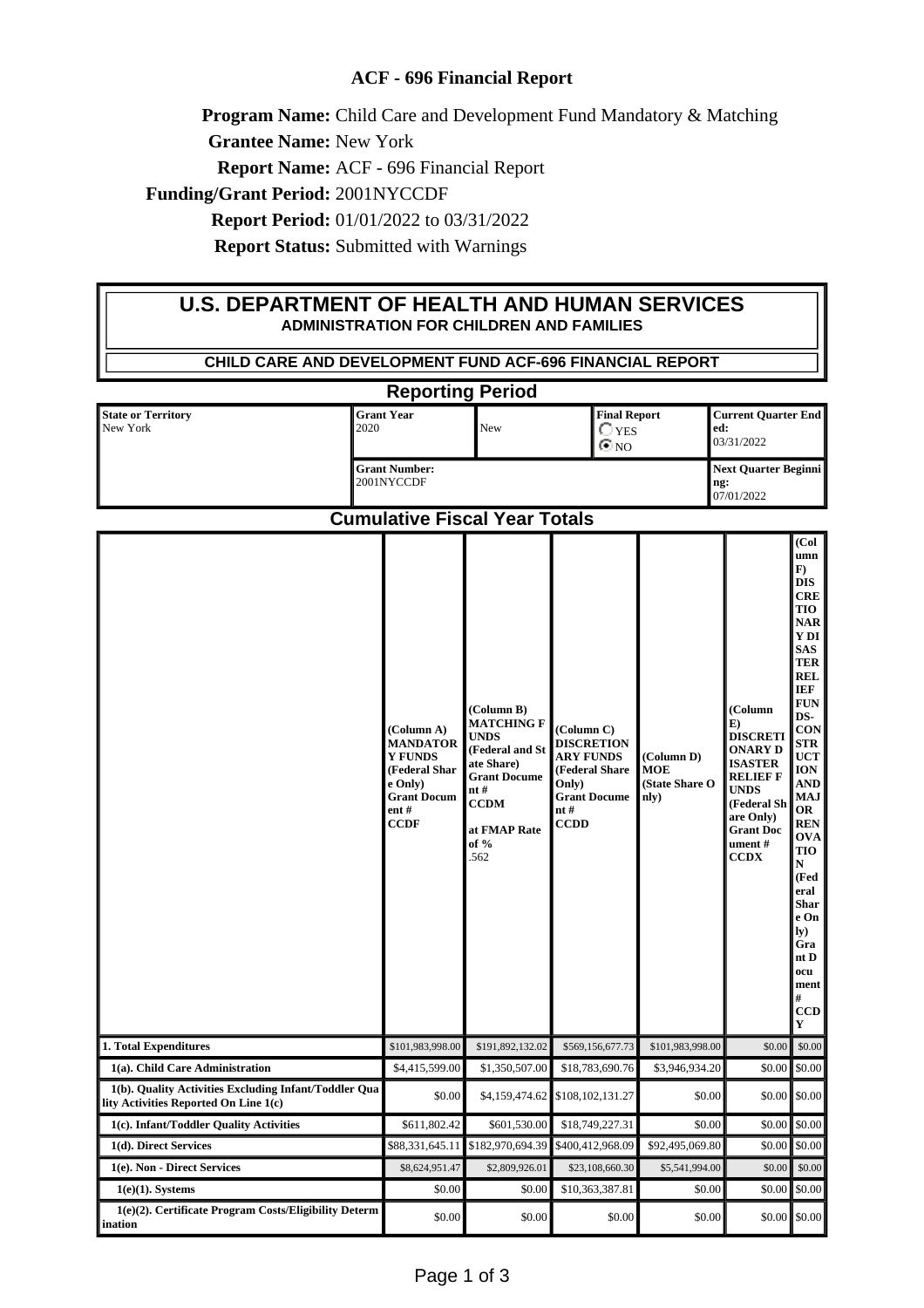| 1(e)(3). All Other Non - Direct Services                                                                  | \$8,624,951.47   | \$2,809,926.01  | \$12,745,272.49  | \$5,541,994.00   |                      | $$0.00$ \$0.00 |
|-----------------------------------------------------------------------------------------------------------|------------------|-----------------|------------------|------------------|----------------------|----------------|
| 1(f). Construction and Major Renovation                                                                   |                  |                 |                  |                  |                      | \$0.00         |
| 2. State Share of Expenditures                                                                            |                  | \$95,946,066.01 |                  | \$101,983,998.00 |                      |                |
| $2(a)$ . Regular                                                                                          |                  | \$95,946,066.01 |                  | \$101,983,998.00 |                      |                |
| 2(b). Private Donated Funds                                                                               |                  | \$0.00          |                  | \$0.00           |                      |                |
| $2(c)$ . Pre - K                                                                                          |                  | \$0.00          |                  | \$0.00           |                      |                |
| 3. Federal Share of Expenditures                                                                          | \$101,983,998.00 | \$95,946,066.01 | \$569,156,677.73 |                  | \$0.00               | \$0.00         |
| 4. Federal Share of Unliquidated Obligations                                                              | \$0.00           | \$0.00          | \$69,963,318.27  |                  | $$572,917.00$ \$0.00 |                |
| 5. Awarded                                                                                                | \$101,983,998.00 | \$95,946,066.01 | \$261,832,246.00 |                  | \$572,917.00         | \$0.00         |
| <b>6. Transfer From TANF</b>                                                                              |                  |                 | \$377,287,750.00 |                  |                      |                |
| 7. Unobligated Balance                                                                                    | \$0.00           | \$0.00          | \$0.00           |                  | \$0.00               | \$0.00         |
| 8. Federal Funds Requested : Estimates For Next Ouar<br>ter (Refer to Next Quarter Beginning Date Above.) | \$0.00           | \$0.00          | \$0.00           |                  |                      |                |

## **Cumulative Supplemental Funds Totals**

|                                                                                                           | (Column G)<br><b>DISCRETION</b><br><b>ARY CARES</b><br><b>ACT FUNDS</b><br>(Federal Share<br>Only)<br><b>Grant Docume</b><br>nt#<br>CCC <sub>3</sub> | (Column H)<br><b>DISCRETI</b><br><b>ONARY CR</b><br><b>RSA ACT F</b><br><b>UNDS</b><br>(Federal Sha<br>re Only)<br><b>Grant Docu</b><br>ment#<br>CCC <sub>5</sub> |
|-----------------------------------------------------------------------------------------------------------|------------------------------------------------------------------------------------------------------------------------------------------------------|-------------------------------------------------------------------------------------------------------------------------------------------------------------------|
| 1. Total Expenditures                                                                                     | \$135,939,725.48                                                                                                                                     | \$0.00                                                                                                                                                            |
| 1(a). Child Care Administration                                                                           | \$320.93                                                                                                                                             | \$0.00                                                                                                                                                            |
| 1(b). Quality Activities Excluding Infant/Toddler Qu<br>ality Activities Reported On Line 1(c)            | \$135,939,404.55                                                                                                                                     | \$0.00                                                                                                                                                            |
| 1(c). Infant/Toddler Quality Activities                                                                   | \$0.00                                                                                                                                               | \$0.00                                                                                                                                                            |
| 1(d). Direct Services                                                                                     | \$0.00                                                                                                                                               | \$0.00                                                                                                                                                            |
| 1(e). Non - Direct Services                                                                               | \$0.00                                                                                                                                               | \$0.00                                                                                                                                                            |
| $1(e)(1)$ . Systems                                                                                       | \$0.00                                                                                                                                               | \$0.00                                                                                                                                                            |
| 1(e)(2). Certificate Program Costs/Eligibility Deter<br>mination                                          | \$0.00                                                                                                                                               | \$0.00                                                                                                                                                            |
| 1(e)(3). All Other Non - Direct Services                                                                  | \$0.00                                                                                                                                               | \$0.00                                                                                                                                                            |
| 1(f). Construction and Major Renovation                                                                   |                                                                                                                                                      |                                                                                                                                                                   |
| 2. State Share of Expenditures                                                                            |                                                                                                                                                      |                                                                                                                                                                   |
| $2(a)$ . Regular                                                                                          |                                                                                                                                                      |                                                                                                                                                                   |
| 2(b). Private Donated Funds                                                                               |                                                                                                                                                      |                                                                                                                                                                   |
| $2(c)$ . Pre - K                                                                                          |                                                                                                                                                      |                                                                                                                                                                   |
| 3. Federal Share of Expenditures                                                                          | \$135,939,725.48                                                                                                                                     | \$0.00                                                                                                                                                            |
| 4. Federal Share of Unliquidated Obligations                                                              | \$18,052,924.45                                                                                                                                      | \$0.00                                                                                                                                                            |
| 5. Awarded                                                                                                | \$163,636,242.00                                                                                                                                     | \$0.00                                                                                                                                                            |
| <b>6. Transfer From TANF</b>                                                                              |                                                                                                                                                      |                                                                                                                                                                   |
| 7. Unobligated Balance                                                                                    | \$9,643,592.07                                                                                                                                       | \$0.00                                                                                                                                                            |
| 8. Federal Funds Requested : Estimates For Next Quar<br>ter (Refer to Next Quarter Beginning Date Above.) |                                                                                                                                                      |                                                                                                                                                                   |

| September 30 Submittal -- If available, does the State request redistributed matching funds? $\Box$ YES $\Box$ NO |  |  |
|-------------------------------------------------------------------------------------------------------------------|--|--|

If yes and the State requests a limit to the matching amount, please enter amount:  $\$0$ 

Please refer to redistribution and reallotment of funds information information in the instructions.

3/31 Submittal -- If available, does the State request reallotted discretionary funds?  $\bullet$  YES  $\circ$  NO

-<br>REPORT MUST BE RECEIVED BY DUE DATE TO BE ELIGIBLE FOR REDISTRIBUTED MATCHING FUNDS OR REALLOTTED DIS<br>CRETIONARY FUNDS.